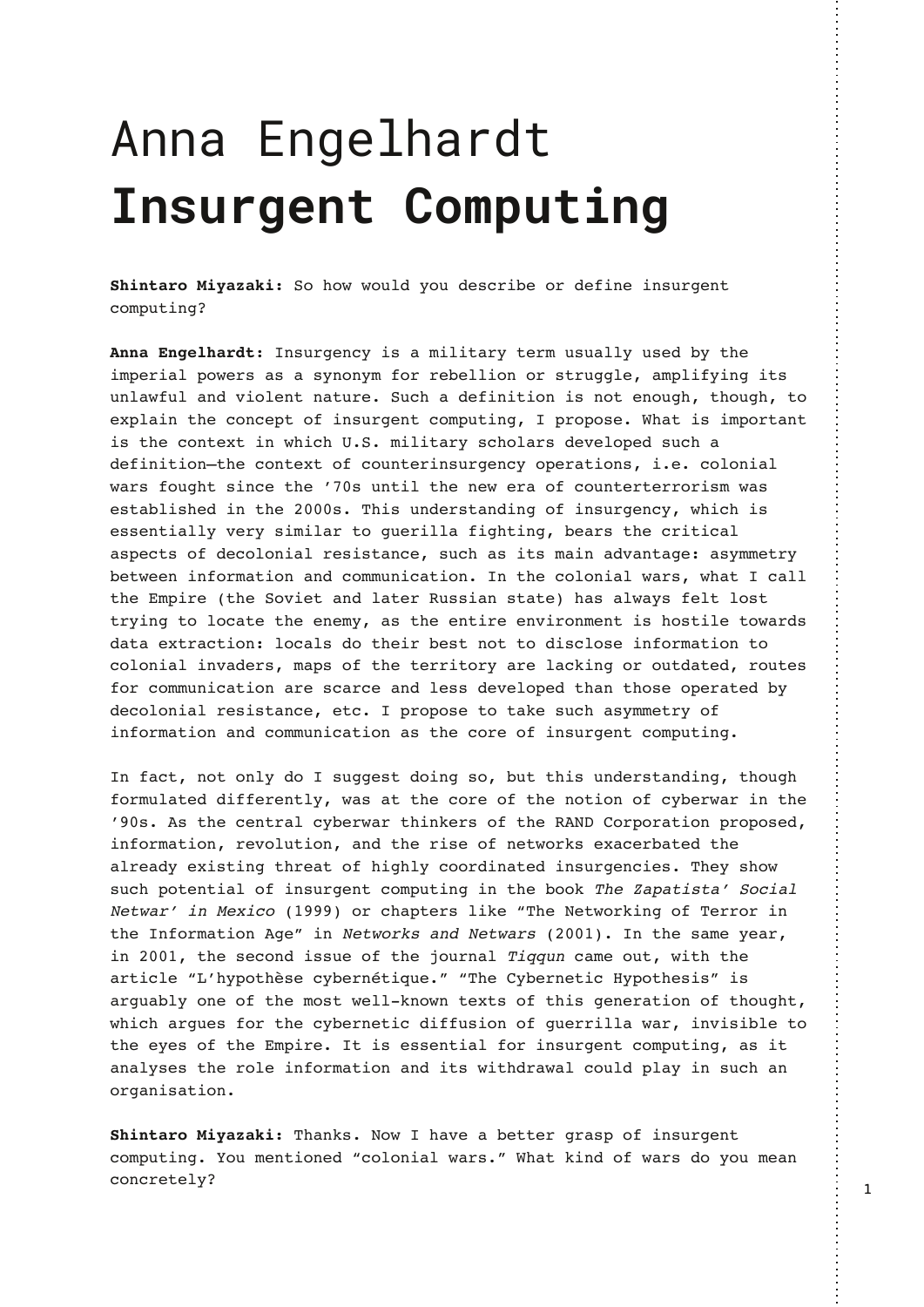**Anna Engelhardt**: In my research and practice, I deal with colonial wars fought by the Soviet and, later, the Russian state. Those are Soviet military intervention in Afghanistan (1979–1989), Russia's first (1994– 1996) and second (1999–2009) invasions of Chechnya, the occupation of Ukrainian territories (2014–present), and war in Syria (2015– present). Information and communication asymmetry has been the primary cause of losses among Russian soldiers in all of these wars, from the friendly fire intentionally staged by the resistance to ambush attacks.

According to Antoine Bousquet, this has also been the case with the U.S. campaigns. In his book on scientific modes of military fighting, he describes the failure of American cybernetic warfare in Vietnam, where "the world's most powerful and technologically advanced military was unable to overcome a Third World guerrilla army" (Bousquet, 2009). Bousquet analysed how U.S. officials, faced with the information asymmetry of guerilla fighting, only exacerbated such asymmetry. Obsessed with the quantities of collected information rather than its quality, the Pentagon drove itself deeper into "the fog of war." These failures bring out evident parallels with contemporary drone warfare, which forces their operators to "drown in data" from the multitude of sensors (Graham, 2016).

**Shintaro Miyazaki:** Earlier, you rather described what you mean by insurgency. So let me ask again a bit different: How is insurgent computing different from insurgency? What does the computing component bring to such a term?

**Anna Engelhardt**: Insurgent computing can create novel networks or sabotage existing ones. For instance, the app March (Марш, from Russian 'Demo'), developed in Belarus in autumn of 2020, allowed protesters to communicate with each other in an environment of governmental interference into mobile data. With no functional internet connection, protesters in Minsk could still keep the app online through SMS or Bluetooth, updating each other about water cannons, mass arrests, undercover police, special forces, location of the mass demonstrations, etc. Similar apps were recently developed in Hong Kong, warning users if they were heading towards an area actively patrolled by police. These two instances illustrate well how computing in insurgency allows users to remain updated and invisible by amplifying the information and communication asymmetry.

To explain the conceptual grounds of "computing" in "insurgent computing," I would like to recall the "cyber" of "cyberattack," as I imagine these terms to be similar. The "cyber" in "cyberattack" refers to networks. When these networks are attacked digitally, they are called computer or information networks. If the damage of a cyberattack is analogue—like the electricity blackout caused by the Russian forces in Ukraine in 2015—these networks are called infrastructures. Therefore,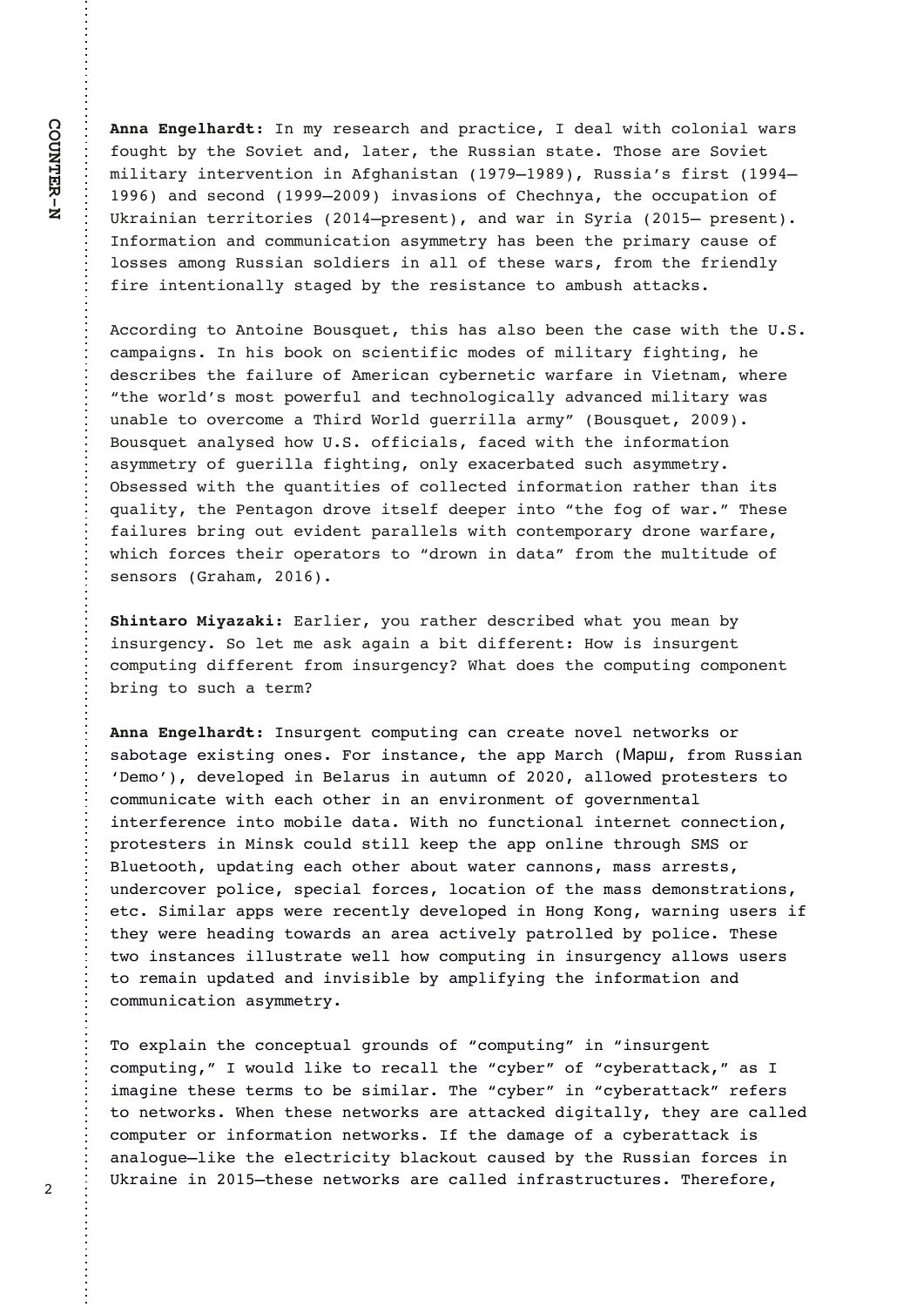cyber is something more inclusive than simply the "internet," simultaneously positioned in both digital and analogue domains. "Computing" in "insurgent computing" should also be understood with a network at its core, an information-rich network, to be precise. The difference would come from the active agency implied in the term—rather than an environment (cyber) where something takes place, it refers to a performed action (computing). Computing, according to such an understanding, aligns well with conventional practices of insurgency, such as sabotage of transport networks. Indeed, computing builds upon the close relationship between insurgencies and networks. It highlights the information as an operational quality of such a network. One can successfully blockade a railroad or a pipeline like the Wet'suwet'en people did. But one could also help such resistance or initiate one's own resistance action remotely by rendering the Coastal GasLink Pipeline dysfunctional through denial-of-service or supply chain attacks, or else on the ground through spoofing, wiretapping, fibre tapping, etc.

**Shintaro Miyazaki:** How do you engage with insurgent computing in your practice and theoretical work?

**Anna Engelhardt**: As an artist, I aim to create or imagine digital environments that exacerbate information asymmetry, create and sabotage networks. In our project Intra-structures, developed with my collaborator Sasha Shestakova and coded by eeefff, we analysed the backend of Russian propaganda production. We conceived the project as a fictioning machine, practically realised as a Telegram bot (its handle on Telegram is @intr4\_bot). Over the course of a week, the bot provides subscribers with the mundane chat of propaganda workers, discussing complications of doctoring satellite images, PR managers' phones losing signal, drones photographing tarps on the ground.

My most recent work, Circuits of Truth, has been evolving throughout the last year. Drawing on the notion of hardware interfaces, it reframes blue verification ticks as an information processing device whose function is to encode and decode signals. The project looks into the circuits of this device, showing how polarisation between 'true' and 'fake' is manufactured. Dissecting various forms of authenticity is also a personal concern, as someone who has to operate under an alias due to the political content of my work. Speaking to thinkers and practitioners of digital conflict in Circuits of Truth helps me situate myself in the cyberwar landscape and search for the prospects of my practice within this context. One of those possibilities comes from my collaboration with Medina Bazargali, with whom I have developed my digital face that I use for all online public appearances.

As a thinker, the way I engage with insurgent computing comes as an intersection of two lines of thought that have been enormously influential for me. Reduced to personalities, they can be represented by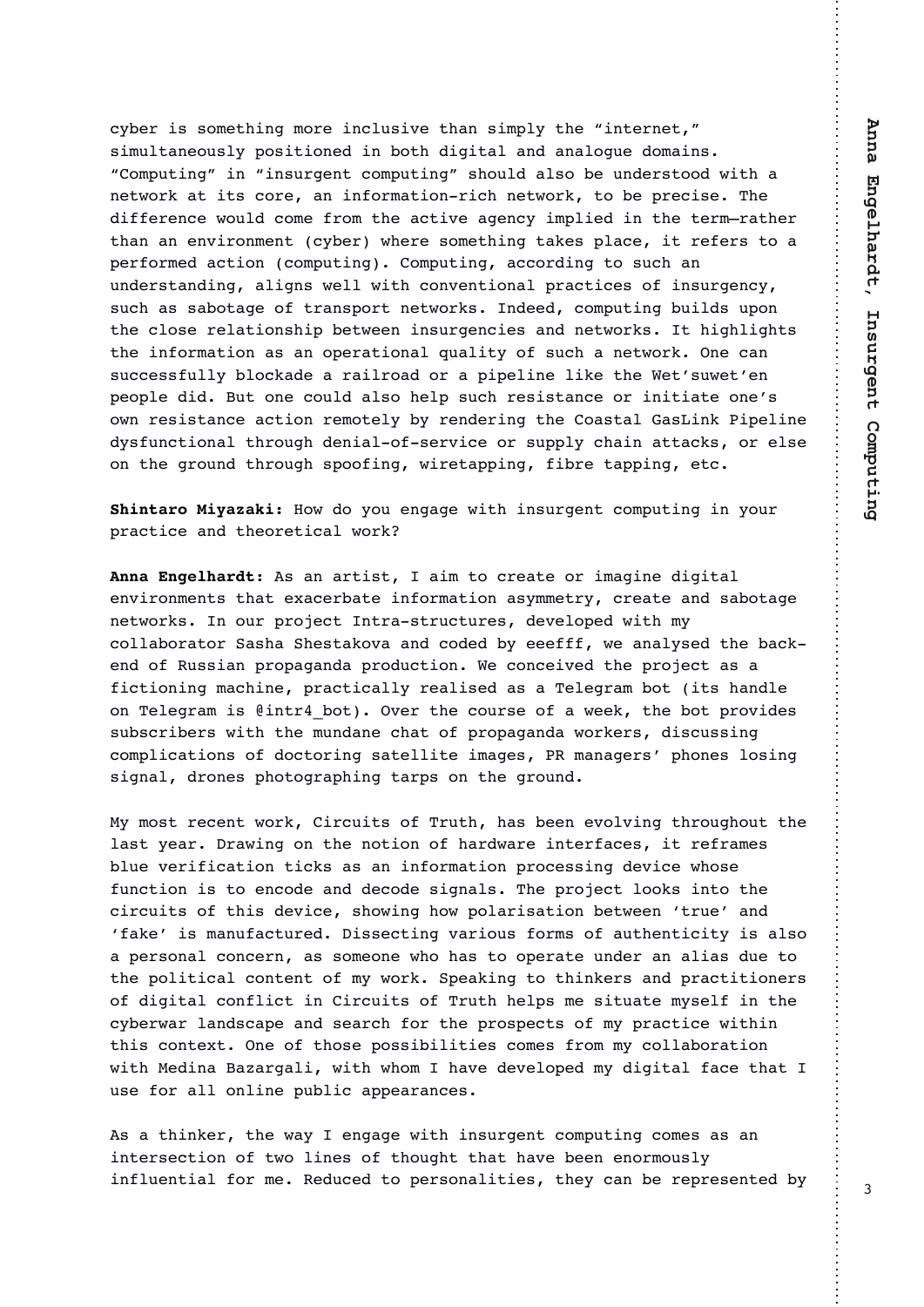%A4?7, 9, , ?A4D096: , 9/ , 703 3, 7474 %A4?7, 9, , ?A4D096: 4>, D-0=B, = ?34960=B3:,>,90C;0=?49,.,94,9;>D.3:,9,7D>4>/4>>0.?>4/09?4?D ,9/.7,>>>?=@227049/424?,7.:9174.?B4?3,@94<@0/0;?3,703 3,74743,>:A0=?30D0,=>/0A07:;0/?30B3:70-:/D:1B:=6:9 .:7:94,7; =, .?4.0 > 08;7:D0/ -D ?30 ' % B4?3 30 = B: =6:9 ' % .: @9?0=49> @=209.40> .09?=, 7 1: = 8D =0>0, =. 3 > 006 ?: 0>?, - 74>3 ?3=: @23 8D ?3496492 ?30 9: ?4: 9 : 1 / 424?, 7 .: 7: 94, 74>8, 9/ / 0.: 7: 94>, ?4: 9I 9: ?, > , 80?,; $3:=-\omega$ ,  $>0$ , . ? $\omega$ , 7 ; =, . ?4.0:1.:9?08;:=, =D.:7:94,7 = 02480 $>$ ?3, ? B0, ; : 94>0 491: =8, ?4: 9 90?B: =6>, 9/ ?3: >0 B3: =0>4>? ?308 1007 ?30=04>,?@=949/0.:7:94,7?3496492B34.34>,-:@??:3,;;09,?@=9 ?3,?B:@7/B07.:80?304>>@0>:1/424?,7?0==,49>-7:.6,/0> 491=, >?=@?@=0 ?: -0 >4?@?0/ . 7: >0 ?: ?30 8, ?0=4, 7 : 90> % 1, = .:7:94,74>8:9 / 424?,7 ?0==,49> 3,> -009 =0/@.0/ ?:;3D>4.,7 491=,  $>?$  = @ ? @ -0 > ?3, ? 09, -70 ?3:  $>0$  >;, . 0 > : 7: 94, 7 A4: 709. 0 3,  $> 0.09$ >@..0>>1@77D.,770/:@?-@?:97D:9?30A0=D7,9/?30/0.:7:94,7  $>$ ?=@270 4> @0/ ?: )3,?.:@7/ -0 2,490/ 1=:8 >?=,?0240> :1 =0>4>?,9.0 ?3,?.:@7/-0>48@7?,90:@>7D/424?,7,9/,9,7:2@01007?34>4>B3,?  $, 7=0, / D > 00, 49, \% = .96749M = : : 6$ "-mail: "The Contract of the Contract of the Contract of the Contract of the Contract of the Contract of the Contract of the Contract of the Contract of the Contract of the Contract of the Contract of the Contract of the C

;  $@74>30/0$ ,  $=740=?34>$  D0,  $=$  9 34>B:=6=,96749>@..0>>1@77D/4>>0.?>/424?,74?D,>,>48@7?,90:@>7D 8, ?0=4, 7, 9/ 488, ?0=4, 7;309:809:9 8, 6492, 9: @>?, 9/492, 9, 7D>4>:1  $/4$ >;:>>0>>4:9,9/0C;=:;=4,?4:9

)30=0/:D:@>4?@,?0J.:@9?0=492K4949>@=209? .:8;  $@$  492 : B B:  $@$ / D:  $@$  >4? $@$  ?0 49> $@$ =209?.:8;  $@$  492 B4?349.: $@$  ?0=492 ,9/3:B/:D:@48,24904?>=:70

:@9?0=4924>,949?=49>4.;,=?:1?302090,7:2D:1 49>@=209?.:8;@?492&30?0=8J49>@=209.DKB,>.:490/-D8474?,=D ?34960=>B3:=010==0/?:?304=.,8;,429>,>?3:>0:1 J.:@9?0=49>@=209.DK7024?484>492B4?3?34>?0=8?30A4:709.0?30D 49174.?9?34>>09>049>@=209.D90A0=0C4>?0/:@?>4/0:1?30  $\therefore$  @9?0=492 &30  $\therefore$  8;70C = 07, ?4: 9> 48; 740/ 49 ?34> 902, ?4: 9  $\therefore$  9 - 0 >:7A0/ -D04?30=,//492,9:?30=902,?4A0;=014C40J.:@9?0=.:@9?0= 49>@=209.DK-=0>4>?,9.0?::=902,?4:9:1?3048;:>0/:=/0=:=-D ?, 6492 4? : @? 4 0 J49>@=209. DK, ;; =:; =4, ?4: 9 : 1 0C4>?492 10, => : 1 ?30  $>$ ?, ?;=:50. ?> 9>@=209?.:8; @2492.:990. ?> ?3: >0 >?=, ?0240>, >  $=0, 492$  \$! :=;:=, ?4: 9  $=0$ ;:=?>, >, >; 4=, ?4: 9, 7 .:: 6-:: 6> : 1 B3, ? B0 ,=0D0??:,.340A0-  $\uparrow$  #  $\qquad$   $\qquad$   $\qquad$   $\qquad$   $\qquad$   $\qquad$   $\qquad$   $\qquad$   $\qquad$   $\qquad$   $\qquad$   $\qquad$   $\qquad$   $\qquad$   $\qquad$   $\qquad$   $\qquad$   $\qquad$   $\qquad$   $\qquad$   $\qquad$   $\qquad$   $\qquad$   $\qquad$   $\qquad$   $\qquad$   $\qquad$   $\qquad$   $\qquad$   $\qquad$   $\qquad$   $\qquad$   $\qquad$   $\qquad$   $\qquad$   $\q$  $. =4?4.7709$ >,  $??@90/?: .:9$ >?, 9? 147?0=492 : 1 ; =, . ?4.0 > ?3, ? 3, A0 ?: -0  $, -:74>30/:=B477770, /9: B30=0$ 

:  $\overline{Q}$ / D:  $\overline{Q}$ ; 70, >0 > $\overline{Q}$ 20>? 1 $\overline{Q}$ = ?30= :  $\overline{Q}$ 9?0= !> := !  $\therefore$  8; @2492 >  $\therefore$  = ! 1@ @=492 >

/0.:7:94,7.:8;@?492@9:=?3:/:C.:8;@?492-\$:/=42: ".342,80,-:74?4:94>?.:8;@?492-[3??;>?3090B49<@4=D.:8-,47-7:.](https://thenewinquiry.com/bail-bloc/)